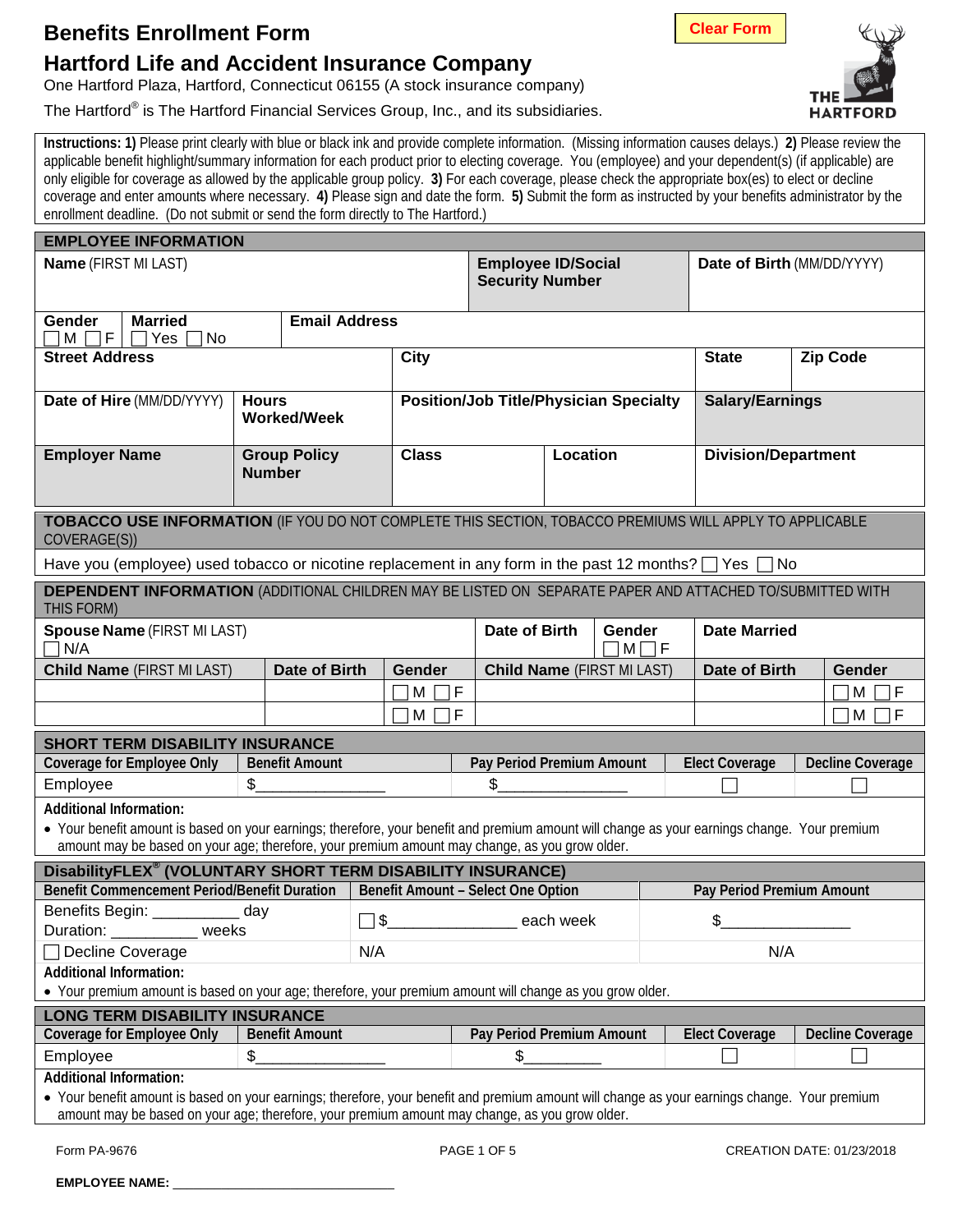### **IMPORTANT CRITICAL ILLNESS INSURANCE ELIGIBILITY INFORMATION**

**The following notice(s) apply to all Critical Illness and Voluntary Critical Illness coverage presented on this form:**

- Any resident of CA, GA, or NJ (you or your dependent(s)) that does not have major medical insurance (or an equivalent) is not eligible for and should not enroll for critical illness coverage.
- Any resident of CT, ID, ME, NH or WV (you or your dependent(s)) that participates in any Title XIX program (e.g. Medicaid or any similar name) is not eligible for and should not enroll for critical illness coverage.
- Any resident of NY (you or your dependent(s)) that does not have major medical insurance (or an equivalent) is not eligible for and should not enroll for critical illness or specified disease coverage.
- Any resident of NY (you or your dependent(s)) that has coverage under any other specified disease policy is not eligible for and should not enroll for this specified disease coverage, unless the existing coverage is to be replaced in full by this coverage.
- **CRITICAL ILLNESS INSURANCE IS A SUPPLEMENT TO HEALTH INSURANCE AND IS NOT A SUBSTITUTE FOR MAJOR MEDICAL COVERAGE. THIS IS NOT QUALIFYING HEALTH COVERAGE ("MINIMUM ESSENTIAL COVERAGE") THAT SATISFIES THE HEALTH COVERAGE REQUIREMENT OF THE AFFORDABLE CARE ACT. IF YOU DON'T HAVE MINIMUM ESSENTIAL COVERAGE, YOU MAY OWE AN ADDITIONAL PAYMENT WITH YOUR TAXES.**

| <b>CRITICAL ILLNESS INSURANCE</b>    |                                                                |     |  |  |  |  |
|--------------------------------------|----------------------------------------------------------------|-----|--|--|--|--|
| Coverage for Employee & Dependent(s) | Coverage Tier - Select One Option<br>Pay Period Premium Amount |     |  |  |  |  |
|                                      | □ Employee Only                                                |     |  |  |  |  |
| Employee Benefit Amount:             | Employee & Spouse                                              |     |  |  |  |  |
|                                      | Employee & Child(ren)                                          |     |  |  |  |  |
|                                      | Employee & Family                                              |     |  |  |  |  |
| Decline Coverage                     | N/A                                                            | N/A |  |  |  |  |
|                                      |                                                                |     |  |  |  |  |

**Additional Information:**

- Your premium amount is based on your age; therefore, your premium amount may change as you grow older.
- The benefit amount(s) available under this plan may be subject to a reduction schedule (usually beginning at age 70 or 75).

### **IMPORTANT ACCIDENT INSURANCE ELIGIBILITY INFORMATION**

**The following notice(s) apply to all Accident and Voluntary Accident coverage presented on this form:**

• **ACCIDENT INSURANCE IS A SUPPLEMENT TO HEALTH INSURANCE AND IS NOT A SUBSTITUTE FOR MAJOR MEDICAL COVERAGE. THIS IS NOT QUALIFYING HEALTH COVERAGE ("MINIMUM ESSENTIAL COVERAGE") THAT SATISFIES THE HEALTH COVERAGE REQUIREMENT OF THE AFFORDABLE CARE ACT. IF YOU DON'T HAVE MINIMUM ESSENTIAL COVERAGE, YOU MAY OWE AN ADDITIONAL PAYMENT WITH YOUR TAXES.**

| <b>ACCIDENT INSURANCE</b>            |                                   |                           |
|--------------------------------------|-----------------------------------|---------------------------|
| Coverage for Employee & Dependent(s) | Coverage Tier - Select One Option | Pay Period Premium Amount |
| Plan                                 | □ Employee Only                   |                           |
|                                      | Employee & Spouse                 |                           |
|                                      | $\Box$ Employee & Child(ren)      |                           |
|                                      | Employee & Family                 |                           |
|                                      | □ Decline Coverage                | N/A                       |
|                                      |                                   |                           |

| <b>BASIC TERM LIFE AND ACCIDENTAL DEATH &amp; DISMEMBERMENT (AD&amp;D) INSURANCE</b> |                       |                           |                   |                            |  |  |
|--------------------------------------------------------------------------------------|-----------------------|---------------------------|-------------------|----------------------------|--|--|
| Coverage for Employee & Dependent(s)                                                 | <b>Benefit Amount</b> | Pay Period Premium Amount | Elect<br>Coverage | <b>Decline</b><br>Coverage |  |  |
| Employee                                                                             |                       |                           |                   |                            |  |  |
| Spouse                                                                               |                       |                           |                   |                            |  |  |
| Child(ren)                                                                           | for each child        |                           |                   |                            |  |  |
| <b>Additional Information:</b>                                                       |                       |                           |                   |                            |  |  |

• The benefit amount(s) available under this plan may be subject to a reduction schedule (usually beginning at age 65 or 70).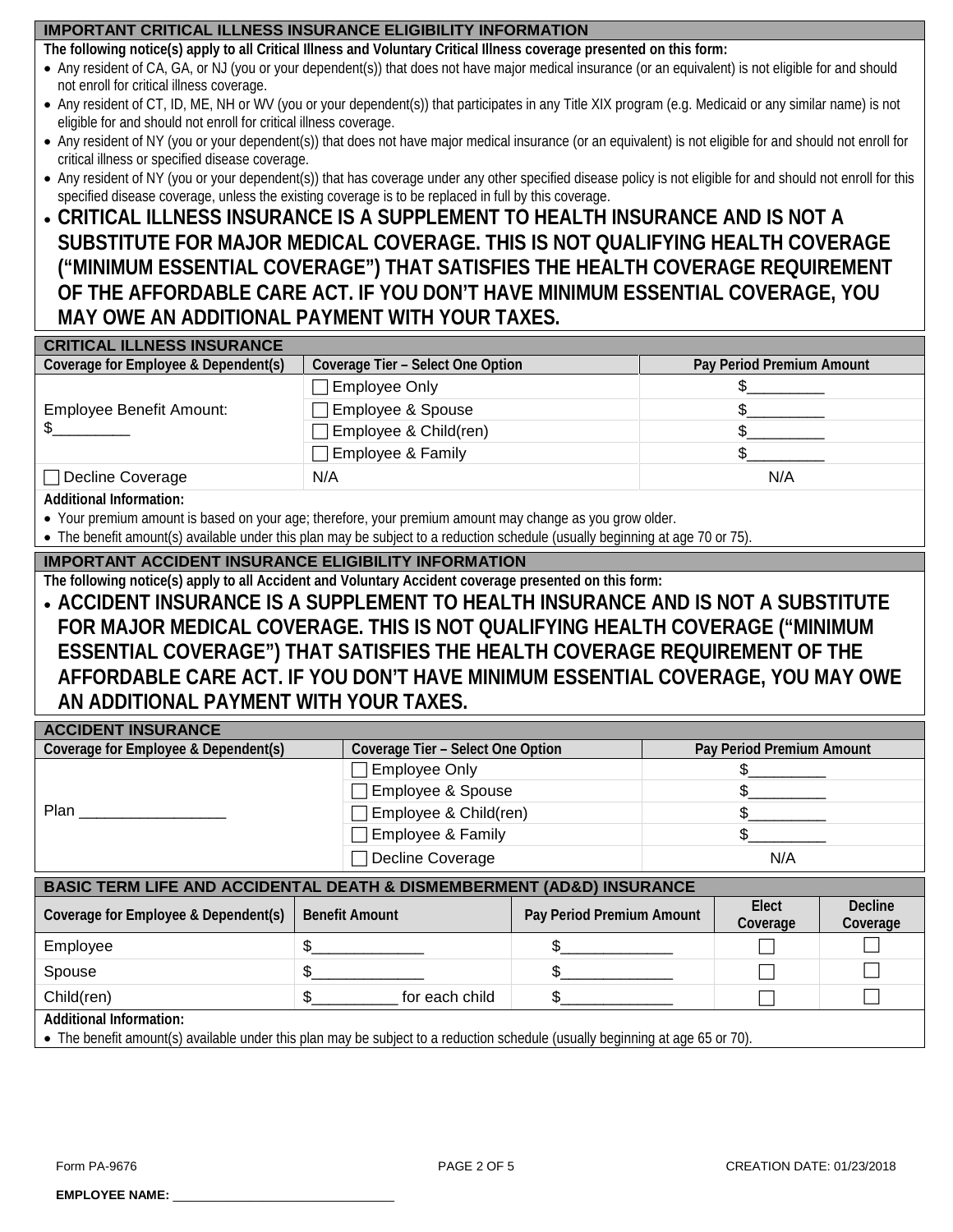| <b>VOLUNTARY TERM LIFE AND ACCIDENTAL DEATH &amp; DISMEMBERMENT (AD&amp;D) INSURANCE</b>                                                                                                                                                                                                                                                                                                                                                                                                                                                               |                         |                                    |                                                       |           |                           |                            |  |  |
|--------------------------------------------------------------------------------------------------------------------------------------------------------------------------------------------------------------------------------------------------------------------------------------------------------------------------------------------------------------------------------------------------------------------------------------------------------------------------------------------------------------------------------------------------------|-------------------------|------------------------------------|-------------------------------------------------------|-----------|---------------------------|----------------------------|--|--|
| Coverage for Employee & Dependent(s)                                                                                                                                                                                                                                                                                                                                                                                                                                                                                                                   |                         | <b>Benefit Amount</b>              | Pay Period Premium Amount                             |           | Elect<br>Coverage         | <b>Decline</b><br>Coverage |  |  |
| Employee<br>Elect AD&D*<br>Decline AD&D                                                                                                                                                                                                                                                                                                                                                                                                                                                                                                                | $\frac{1}{2}$           |                                    | \$                                                    |           |                           |                            |  |  |
| Spouse<br>Elect AD&D*<br>Decline AD&D                                                                                                                                                                                                                                                                                                                                                                                                                                                                                                                  | $\frac{2}{2}$           |                                    | \$                                                    |           |                           |                            |  |  |
| Child(ren)<br>Elect AD&D*<br>Decline AD&D                                                                                                                                                                                                                                                                                                                                                                                                                                                                                                              | $\frac{1}{2}$           | for each child                     | \$                                                    |           |                           |                            |  |  |
| <b>Additional Information:</b><br>• *If AD&D is elected, the AD&D benefit amount is equal to the Life benefit amount<br>• Your benefit amount may be based on your annual earnings; therefore, your benefit and premium amount may change as your earnings change.<br>• The premium amount(s) for you and your spouse may be based on age; therefore, the premium amount(s) may change as you grow older.<br>• The benefit amount(s) available under this plan may be subject to a reduction schedule (usually beginning at age 65 or 70).             |                         |                                    |                                                       |           |                           |                            |  |  |
| <b>VOLUNTARY ACCIDENTAL DEATH &amp; DISMEMBERMENT (AD&amp;D) INSURANCE</b>                                                                                                                                                                                                                                                                                                                                                                                                                                                                             |                         |                                    |                                                       |           |                           |                            |  |  |
| Coverage for Employee &<br>Dependent(s)                                                                                                                                                                                                                                                                                                                                                                                                                                                                                                                |                         | Benefit Amount - Select One Option |                                                       |           | Pay Period Premium Amount |                            |  |  |
| Employee                                                                                                                                                                                                                                                                                                                                                                                                                                                                                                                                               | $\frac{1}{2}$           | Decline Employee Coverage          |                                                       | \$<br>N/A |                           |                            |  |  |
| Spouse                                                                                                                                                                                                                                                                                                                                                                                                                                                                                                                                                 | $\frac{1}{2}$<br>$\Box$ |                                    |                                                       | \$        |                           |                            |  |  |
|                                                                                                                                                                                                                                                                                                                                                                                                                                                                                                                                                        |                         | Decline Spouse Coverage            |                                                       | N/A       |                           |                            |  |  |
| Child(ren)                                                                                                                                                                                                                                                                                                                                                                                                                                                                                                                                             | \$.                     | for each child                     | \$<br>N/A                                             |           |                           |                            |  |  |
| Decline Child(ren) Coverage                                                                                                                                                                                                                                                                                                                                                                                                                                                                                                                            |                         |                                    |                                                       |           |                           |                            |  |  |
| Coverage Tier - Select One Option                                                                                                                                                                                                                                                                                                                                                                                                                                                                                                                      |                         | <b>Employee Benefit Amount</b>     | Pay Period Premium Amount<br><b>EE Only</b><br>Family |           |                           |                            |  |  |
| $\Box$ Employee &<br>$\Box$ Employee Only<br>(EE Only)<br>Family (Family)                                                                                                                                                                                                                                                                                                                                                                                                                                                                              |                         | \$                                 |                                                       | \$        | \$                        |                            |  |  |
| Decline Coverage                                                                                                                                                                                                                                                                                                                                                                                                                                                                                                                                       | N/A                     |                                    |                                                       |           | N/A                       |                            |  |  |
| <b>Additional Information:</b><br>• Your benefit amount is based on your annual earnings; therefore, your benefit and premium amount will change as your earnings change.<br>• The benefit amount(s) available under this plan may be subject to a reduction schedule (usually beginning at age 65 or 70).                                                                                                                                                                                                                                             |                         |                                    |                                                       |           |                           |                            |  |  |
| <b>IMPORTANT HOSPITAL INDEMNITY INSURANCE ELIGIBILITY INFORMATION</b>                                                                                                                                                                                                                                                                                                                                                                                                                                                                                  |                         |                                    |                                                       |           |                           |                            |  |  |
| The following notice(s) apply to all Hospital Indemnity and Voluntary Hospital Indemnity coverage presented on this form:<br>HOSPITAL INDEMNITY INSURANCE IS A SUPPLEMENT TO HEALTH INSURANCE AND IS NOT A<br>SUBSTITUTE FOR MAJOR MEDICAL COVERAGE. THIS IS NOT QUALIFYING HEALTH COVERAGE<br>("MINIMUM ESSENTIAL COVERAGE") THAT SATISFIES THE HEALTH COVERAGE REQUIREMENT<br>OF THE AFFORDABLE CARE ACT. IF YOU DON'T HAVE MINIMUM ESSENTIAL COVERAGE, YOU<br>MAY OWE AN ADDITIONAL PAYMENT WITH YOUR TAXES.<br><b>HOSPITAL INDEMNITY INSURANCE</b> |                         |                                    |                                                       |           |                           |                            |  |  |
| Coverage for Employee & Dependent(s)<br>Coverage Tier - Select One Option<br>Pay Period Premium Amount                                                                                                                                                                                                                                                                                                                                                                                                                                                 |                         |                                    |                                                       |           |                           |                            |  |  |
|                                                                                                                                                                                                                                                                                                                                                                                                                                                                                                                                                        |                         | Employee Only<br>Employee & Spouse |                                                       |           | $\frac{1}{2}$<br>\$<br>\$ |                            |  |  |
| Plan <b>Planet</b>                                                                                                                                                                                                                                                                                                                                                                                                                                                                                                                                     |                         | Employee & Child(ren)              |                                                       |           | \$                        |                            |  |  |
|                                                                                                                                                                                                                                                                                                                                                                                                                                                                                                                                                        |                         | Employee & Family                  |                                                       |           |                           |                            |  |  |
|                                                                                                                                                                                                                                                                                                                                                                                                                                                                                                                                                        |                         |                                    | Decline Coverage                                      |           |                           | N/A                        |  |  |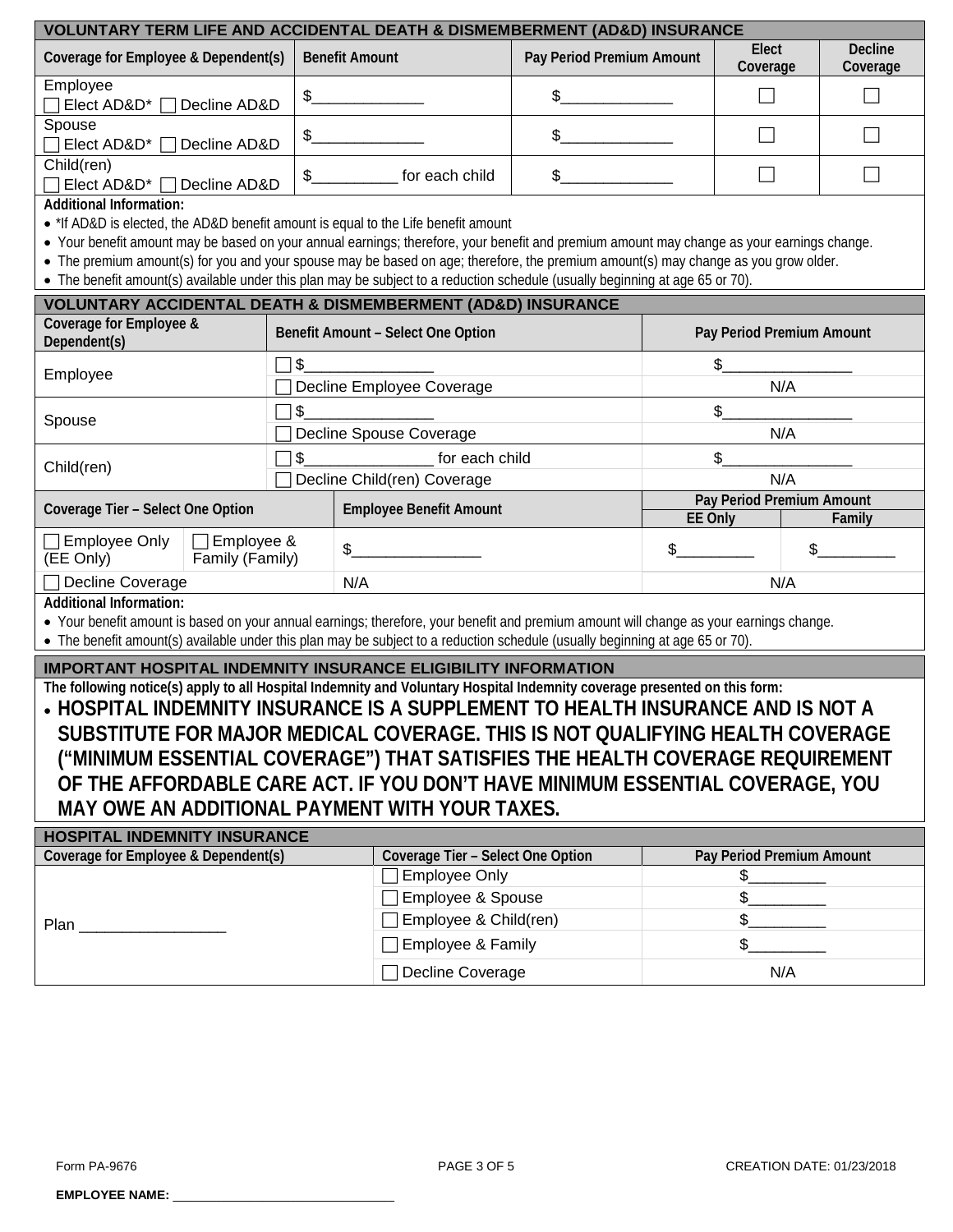#### **BENEFICIARY DESIGNATION** (PLEASE ENSURE YOUR BENEFICIARY DESIGNATION IS CLEAR SO THERE IS NO QUESTION OF YOUR INTENT) This designation is for **all** group insurance coverage issued by The Hartford for which benefits are payable to a beneficiary or survivor (as indicated by each specific policy) in the event of your death, unless otherwise requested by you in writing. This designation may be changed upon written request. **All** information requested is required, per beneficiary. If more than one beneficiary is named, the beneficiaries shall share benefits equally unless percentages are stated below. The **percentages must total 100%** for all Primary Beneficiaries and 100% for all Contingent Beneficiaries. If you need to designate more beneficiaries than space will allow, please include the additional information on a separate paper and attach it to/submit it with this form, clearly stating your name. Please consult your benefits administrator or legal advisor for assistance or additional information.

Certain states are community property states. If you live in one of these states – AK, AR, CA, HI, ID, LA, NV, NM, TX, WA or WI – and designate someone other than your spouse as your beneficiary, state law may require that your spouse consent to the designation. Puerto Rico and certain tribal jurisdictions may also require spousal consent. Spousal consent may not apply to ERISA plans. Please consult your benefits administrator or legal advisor for additional information.

| Primary Beneficiary(ies) (PRIMARY BENEFICIARIES ARE FIRST IN LINE TO RECEIVE BENEFITS IF LIVING AT THE TIME OF YOUR DEATH)                                                                                                                                                                                                                                                                                                                                 |                         |            |                            |                     |                        |
|------------------------------------------------------------------------------------------------------------------------------------------------------------------------------------------------------------------------------------------------------------------------------------------------------------------------------------------------------------------------------------------------------------------------------------------------------------|-------------------------|------------|----------------------------|---------------------|------------------------|
| 1) Name (FIRST MI LAST)                                                                                                                                                                                                                                                                                                                                                                                                                                    | Date of<br><b>Birth</b> | <b>SSN</b> | <b>Relationship to You</b> |                     | <b>Percent</b><br>%    |
| <b>Address</b> (STREET, CITY, STATE & ZIP)                                                                                                                                                                                                                                                                                                                                                                                                                 |                         |            |                            | <b>Phone Number</b> |                        |
| 2) Name (FIRST MI LAST)                                                                                                                                                                                                                                                                                                                                                                                                                                    | Date of<br><b>Birth</b> | <b>SSN</b> | <b>Relationship to You</b> |                     | <b>Percent</b><br>$\%$ |
| <b>Address</b> (STREET, CITY, STATE & ZIP)                                                                                                                                                                                                                                                                                                                                                                                                                 |                         |            |                            | <b>Phone Number</b> |                        |
| <b>Contingent Beneficiary(ies)</b> (CONTINGENT(S) WILL RECEIVE BENEFITS IF NO PRIMARY BENEFICIARY IS ALIVE AT THE TIME OF YOUR DEATH)                                                                                                                                                                                                                                                                                                                      |                         |            |                            |                     |                        |
| 1) Name (FIRST MI LAST)                                                                                                                                                                                                                                                                                                                                                                                                                                    | Date of<br><b>Birth</b> | <b>SSN</b> | <b>Relationship to You</b> |                     | <b>Percent</b><br>%    |
| <b>Address</b> (STREET, CITY, STATE & ZIP)                                                                                                                                                                                                                                                                                                                                                                                                                 |                         |            |                            | <b>Phone Number</b> |                        |
| 2) Name (FIRST MI LAST)                                                                                                                                                                                                                                                                                                                                                                                                                                    | Date of<br><b>Birth</b> | <b>SSN</b> | <b>Relationship to You</b> |                     | <b>Percent</b><br>%    |
| <b>Address</b> (STREET, CITY, STATE & ZIP)                                                                                                                                                                                                                                                                                                                                                                                                                 |                         |            |                            | <b>Phone Number</b> |                        |
| <b>CONFIRMATION &amp; SIGNATURE</b>                                                                                                                                                                                                                                                                                                                                                                                                                        |                         |            |                            |                     |                        |
| By signing below:<br>• I acknowledge that I have been given the opportunity to enroll in the insurance coverage offered by my employer.<br>• I understand and agree that: 1) If I decline coverage now, but later decide to enroll, I may be required to provide evidence of insurability that is<br>catisfactory to The Hartford and he annroved for such coverage hefore it hecomes effective; 2) My request for coverage may be depied by The Hartford; |                         |            |                            |                     |                        |

- for such coverage before it becomes effective; 2) My request for c 3) Insurance will go into effect and remain in effect only in accordance with the provisions, terms and conditions of the insurance policy; 4) Only the insurance policy(ies) issued to my employer can fully describe the provisions, terms, conditions, limitations and exclusions of my insurance coverage; 5) In the event of any difference between the enrollment form and the insurance policy, I agree to be bound by the insurance policy; 6) No insurance will be valid or in force if I am not eligible in accordance with the terms of the group policy(ies) as issued to my employer; and 7) If group participation requirements are required and are not met, the policy(ies) may not be implemented and the coverage I have elected may not be in force.
- I authorize payroll deductions from my wages to cover my cost of coverage where applicable. I understand that any premium amounts indicated on this form are estimates, which are subject to change based on the final terms of the applicable policy, and may be subject to ongoing change based on my age and/or earnings. I also understand that rates and benefits may be changed by the insurer.
- I have read and understand the "Important Notice Fraud Warning Statements" that applies to my state of residence.

| <b>Employee Signature</b> | Date of Signature |
|---------------------------|-------------------|
|                           |                   |

**END OF FORM – PLEASE REVIEW THE "IMPORTANT NOTICE – FRAUD WARNING STATEMENTS" ON THE FOLLOWING PAGE**